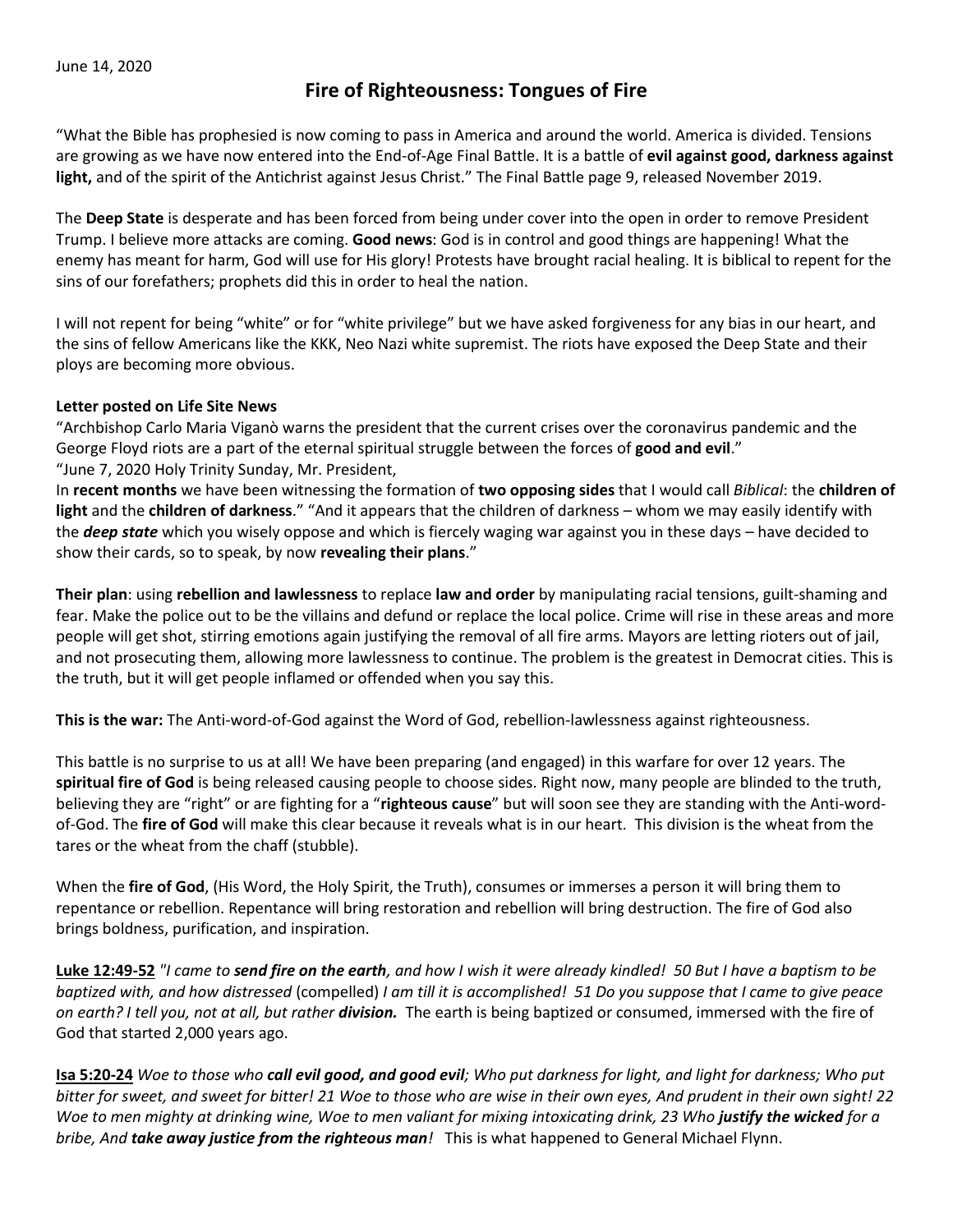*24 Therefore, as the fire devours the stubble, And the flame consumes the chaff, So their root will be as rottenness, And their blossom will ascend like dust; Because they have rejected the law of the Lord of hosts, And despised the word of the Holy One of Israel.* 

"As the **fire** devours the stubble" **Fire** literally means "**tongue of fire**." So, the tongue of fire will devour the stubble. Through the Holy Spirit, **We are the tongue of fire!** We do not war against people, but against principalities, against powers, against rulers of darkness of this age, against spiritual hosts of wickedness in heavenly places (**Eph 6:12**).

## **Pentecost 2020 America was on fire…literally**

**Acts 2:2-4** *And suddenly there came a sound from heaven, as of a rushing mighty wind, and it filled the whole house where they were sitting. 3 Then there appeared to them divided tongues, as of fire, and one sat upon each of them. 4 And they were all filled with the Holy Spirit and began to speak with other tongues, as the Spirit gave them utterance.* 

When we speak and release the Word of God by faith, it goes forth like a **sharp two-edged sword and as fire**, perhaps a sword of fire. **Heb 4:12** tells us this sword shows us what is in our heart, showing us the division of our spirit, soul and flesh. The Holy Spirit came to put the Word of God into our heart and give us a "tongue of fire." This tongue of fire is divided or as two, indicating two tongues as one. This is the fire of the Holy Spirit being one with our tongue. It is a divided tongue, so it can also separate. **This is the fire that will separate the wheat from the chaff (tares).**

### **John the Baptist said:**

**Matt 3:11-12** *I indeed baptize you with water unto repentance, but He who is coming after me is mightier than I, whose sandals I am not worthy to carry. He will baptize you with the Holy Spirit and fire. 12 His winnowing fan is in His hand, and He will thoroughly clean out His threshing floor, and gather His wheat into the barn; but He will burn up the chaff with unquenchable fire."* 

### **The parable of the wheat and tares:**

**Matt 13:24-29** *Another parable He put forth to them, saying: "The kingdom of heaven is like a man who sowed good seed in his field; 25 but while men slept, his enemy came and sowed tares among the wheat and went his way. 26 But*  when the grain had sprouted and produced a crop, then the tares also appeared. 27 So the servants of the owner came *and said to him, 'Sir, did you not sow good seed in your field? How then does it have tares?' 28 He said to them, 'An enemy has done this.' The servants said to him, 'Do you want us then to go and gather them up?' But he said, 'No, lest*  while you gather up the tares you also uproot the wheat with them. 30 Let both grow together until the harvest, and at *the time of harvest I will say to the reapers, "First gather together the tares and bind them in bundles to burn them, but gather the wheat into my barn."*

#### **Jesus explains the parable of the Wheat and the Tares:**

**Matt 13:37-43** *He answered and said to them: "He who sows the good seed is the Son of Man. 38 The field is the world, the good seeds are the sons of the kingdom, but the tares are the sons of the wicked one. 39 The enemy who sowed them is the devil, the harvest is the end of the age, and the reapers are the angels. 40 Therefore as the tares are gathered and burned in the fire, so it will be at the end of this age. 41 The Son of Man will send out His angels, and they will gather out of His kingdom all things that offend, and those who practice lawlessness, 42 and will cast them into the furnace of fire. There will be wailing and gnashing of teeth. 43 Then the righteous will shine forth as the sun in the kingdom of their Father. He who has ears to hear, let him hear!* 

When and how the **Rapture** fits into all of this I do not know. But before Jesus returns to earth, His enemies will be made His footstool (14 references to this in the NT).

**Mal 4:1-3** *"For behold, the day is coming, Burning like an oven, And all the proud, yes, all who do wickedly will be stubble. And the day which is coming shall burn them up," Says the Lord of hosts, "That will leave them neither root nor branch. 2 But to you who fear My name The Sun of Righteousness shall arise With healing in His wings; And you shall go out And grow fat like stall-fed calves. 3 You shall trample the wicked, For they shall be ashes under the soles of your feet On the day that I do this," Says the Lord of hosts.*